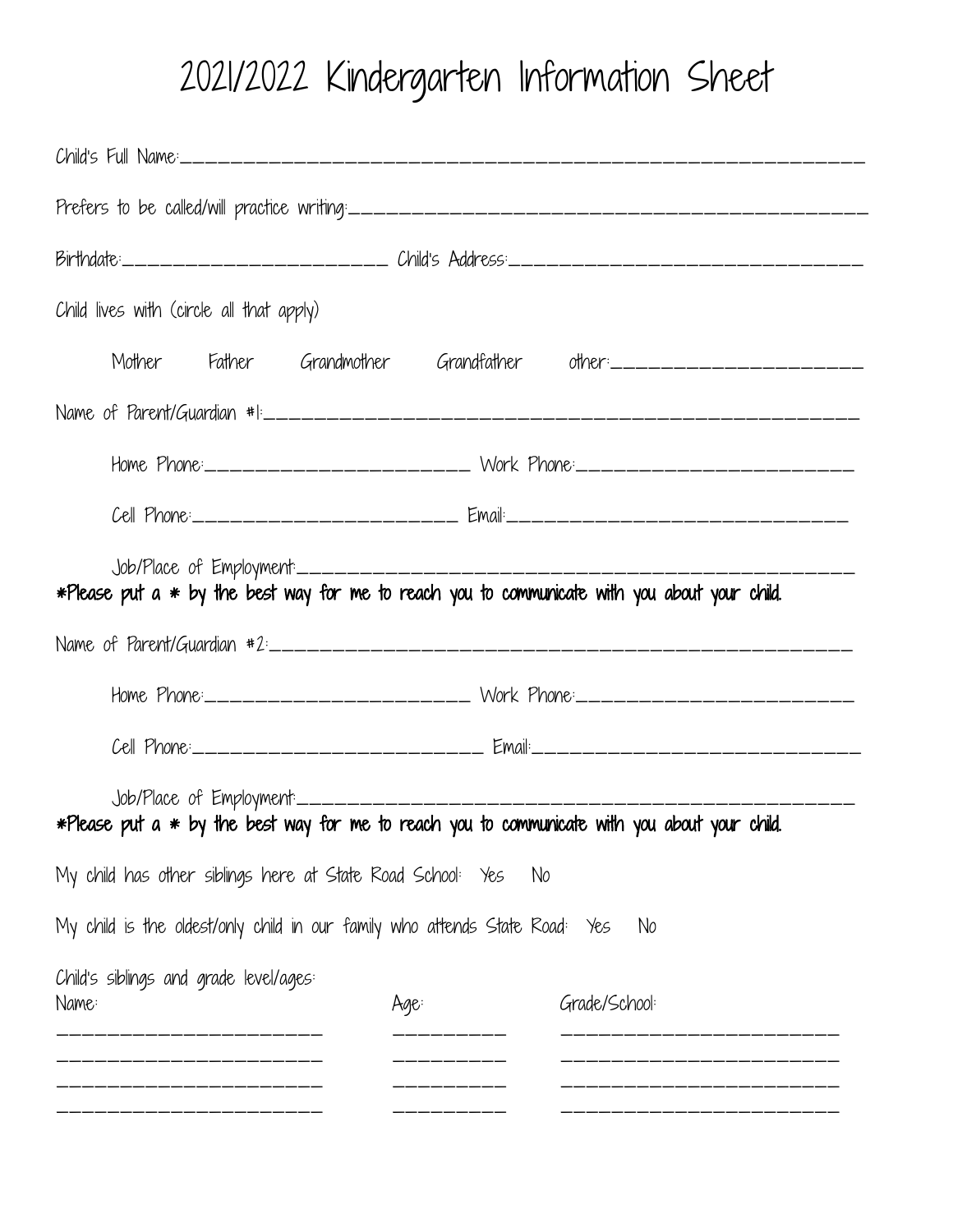| My child attended Preschool last year: Yes No                                                                                                      |  |  |  |  |
|----------------------------------------------------------------------------------------------------------------------------------------------------|--|--|--|--|
| If yes, name of preschool and teacher:_____________________________                                                                                |  |  |  |  |
| I have internet access at home: Yes No                                                                                                             |  |  |  |  |
| My child will eat breakfast at school: Yes No                                                                                                      |  |  |  |  |
| Important medical information, including any medications and allergies_____________________________                                                |  |  |  |  |
| I am interested in volunteering in the classroom:   Yes     No                                                                                     |  |  |  |  |
| If yes, the best time for me to volunteer is:___________________________________                                                                   |  |  |  |  |
| BEFORE SCHOOL, my child will:                                                                                                                      |  |  |  |  |
| walk to school ogo to Surround Care oget dropped off ride the bus                                                                                  |  |  |  |  |
| If walking to school, with whom will they walk?_________________________________                                                                   |  |  |  |  |
| If getting dropped off, who will drop off? (Name/Number)________________________                                                                   |  |  |  |  |
| If riding the bus, please list the bus $*$ _____ and where they will be getting<br>picked up (address and phone)__________________________________ |  |  |  |  |
| AFTER SCHOOL, my child will:                                                                                                                       |  |  |  |  |
| walk home go to Surround Care get picked up ride the bus                                                                                           |  |  |  |  |
|                                                                                                                                                    |  |  |  |  |
| If getting picked up, who will pick up? (Name/Number)____________________________                                                                  |  |  |  |  |
| If riding the bus, please list the bus $*$ _____ and where they will be getting                                                                    |  |  |  |  |
|                                                                                                                                                    |  |  |  |  |

\_\_\_\_\_\_\_\_\_\_\_\_\_\_\_\_\_\_\_\_\_\_\_\_\_\_\_\_\_\_\_\_\_\_\_\_\_\_\_\_\_\_\_\_\_\_\_\_\_\_\_\_\_\_\_\_\_\_\_\_\_\_\_